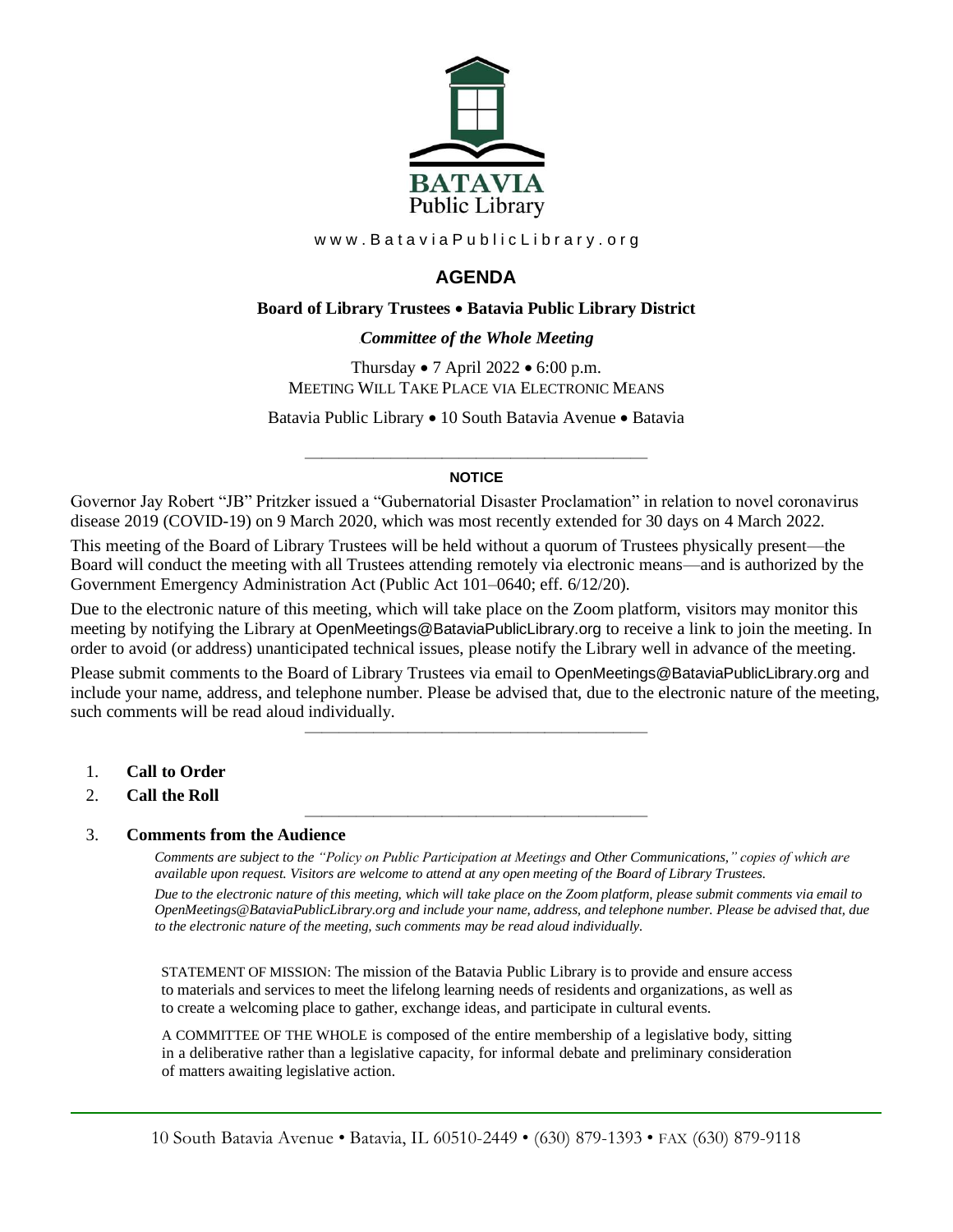- 4. **Approve the Agenda** {ROLL CALL VOTE}
- 5. **Approve the Minutes**
	- a. Closed Session, Thursday, 4 November 2021 {ROLL CALL VOTE}
	- b. Committee of the Whole Meeting, Thursday, 6 January 2022 {ROLL CALL VOTE}
	- c. Closed Session, Thursday, 6 January 2022 {ROLL CALL VOTE}
- 6. **A Resolution Declaring Selected Library Furniture, Furnishings, Equipment, and Supplies to Be Surplus Property, and Authorizing the Disposition of the Surplus Property** (RESOLUTION 2022–XXX) (Standing Committee on Facilities) (ACTION ITEM) {ROLL CALL VOTE}

————————————————————

- 7. **Working Budget for 2022–2023** (Standing Committee on Finance) (DISCUSSION and/or ACTION ITEM) {ROLL CALL VOTE}
- 8. **Personnel Complement Detail and Authorized Personnel Strength** (Standing Committee on Policy) (ACTION ITEM) {ROLL CALL VOTE}
- 9. **Hours of Service on Sundays** (Standing Committee on Policy) (DISCUSSION and/or ACTION ITEM) {ROLL CALL VOTE}
- 10. **Policy on Reference Service** (Standing Committee on Policy) (DISCUSSION and/or ACTION ITEM) {ROLL CALL VOTE}
- 11. **Policy on Media Relations** (Standing Committee on Policy) (DISCUSSION and/or ACTION ITEM) {ROLL CALL VOTE}
- 12. **Comments from the Committee of the Whole**
- 13. **Future Agenda Items** (REPORT)

In the absence of separate committee meetings, this report is provided for purposes of information and planning.

a. **Facilities Issues** (Trustee Deitchman, *Chair*)

*The focuses of Facilities Issues are building & grounds, technology, and related policies and services. Such issues generally (but not exclusively) have an internal approach; that is, work is directed to the physical library and its campus.*

- Architectural Services (Master Plan and Concept Design)
- Independent Technology Audit
- Technology Plan
- Walk the Property
- Wi-Fi System
- Annual Schedule of Capital Projects (July–August 2022)
- Proper Storage for Paintings and Other Works of Art when Not on Public Display
- Streetscape Project (City of Batavia): Water Street
- b. **Finance Issues** (Trustee Culotta, *Chair*)

*The focuses of Finance Issues are budget & finance and related policies and services.*

- Policy on Fines and Fees (May 2022)
- Working Budget for 2022–2023 (May–June 2022)
- Tentative Form of "An Ordinance Approving and Adopting the Annual Budget and Appropriation for Library Purposes for Fiscal Year 2022–2023" (June 2022)
- Public Hearing & Ordinance: An Ordinance Approving and Adopting the Annual Budget and Appropriation for Library Purposes for the Fiscal Year Beginning 1 July 2022 and Ending 30 June 2023 (July 2022)
- An Ordinance Transferring Funds from the Library Fund (Fund 10) to the Special Reserve Fund (Fund 22) (July 2022)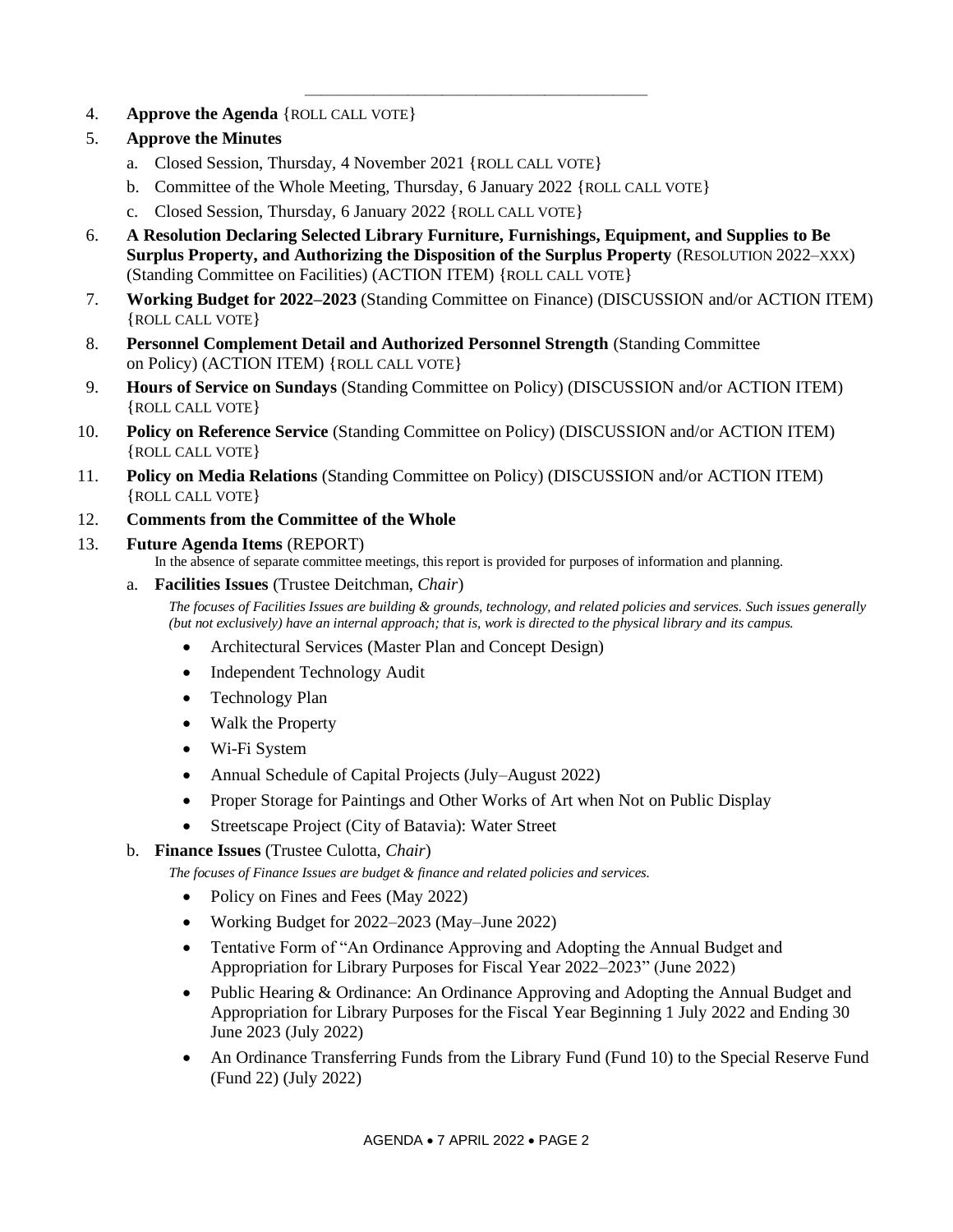- An Ordinance Levying an Additional Tax of 0.02% for Buildings and Equipment for Library Purposes, and Maintenance, Repairs, and Alterations of Library Buildings and Equipment in the Batavia Public Library District, in the Counties of Kane and DuPage, Illinois, for the Fiscal Year 2022–2023 (Tax Year 2022) (October 2022)
- A Resolution Determining the Amounts of Money Estimated to Be Necessary to Be Raised by the Tax Levy (October 2022)

Note: "The Truth in Taxation Act" [35 Illinois Compiled Statutes 200/18–55 et seq.], requires the Library District to determine the amount of money estimated to be necessary to be raised by the tax levy for each year ("levy") upon the taxable property in the Library District, not less than twenty (20) days prior to the adoption of the levy.

- Insurance Policies (Business Package, Automobile, Commercial Liability Umbrella, Workers Compensation) (October 2022)
- Annual Financial Report for the Year Ended 30 June 2021 (Independent Auditor's Report and Financial Statements) (October 2022)
- Public Hearing & Ordinance: An Ordinance Levying the Annual Taxes for Library Purposes in the Batavia Public Library District, in the Counties of Kane and DuPage, Illinois, for the Fiscal Year 2022–2023 (Tax Year 2022) (November 2022)
- A Resolution Approving and Authorizing the Library Director to Execute an Application for a 2022–2023 Per Capita Grant (Illinois State Library) (November–December 2022)
- Library Auditors (November 2023–February 2024)

# c. **Outreach Issues** (Trustee Larson, *Chair*)

*The focuses of Outreach Issues are marketing & public relations, community engagement, art, and related policies and services, and Recognition as a Library Leader. Such issues generally (but not exclusively) have an external approach; that is, direct service to users and the community.*

- Technology Advisory Group (TAG)
- Policy on Exhibit Spaces, Bulletin Boards, and Literature Racks
- Telephone for Public Use
- Recognition as a Library Leader (April 2023)
- d. **Policy Issues** (Trustee Russo, *Chair*)

*The focuses of Policy Issues are human resources, related policies and services, strategic planning, and general policies.*

- Succession Issues
- Standards for Illinois Public Libraries: Review of Standards
- Standards for Illinois Public Libraries: Accessibility of Policy Statements
- Visibility
- Retrospective Review [of the Temporary Closure in Relation to COVID-19 Crisis]
- Bylaws of the Board of Library Trustees
- Policy on Leave of Absence without Pay
- Organizational Identity: Statement of Purpose (Trust & Track Institute) (April 2021)
- Organizational Identity: Statement of Vision
- Cannabis Regulation and Tax Act [410 ILCS 705 et seq.]
- Policy on Reimbursement of Employee Expenses (pursuant to 820 ILCS 115 / 9.5)
- Policy on a Safe and Healthful Workplace
- Self-Appraisal for Board of Library Trustees (April 2022)
- Personnel Complement Detail and Authorized Personnel Strength (June 2022) ————————————————————